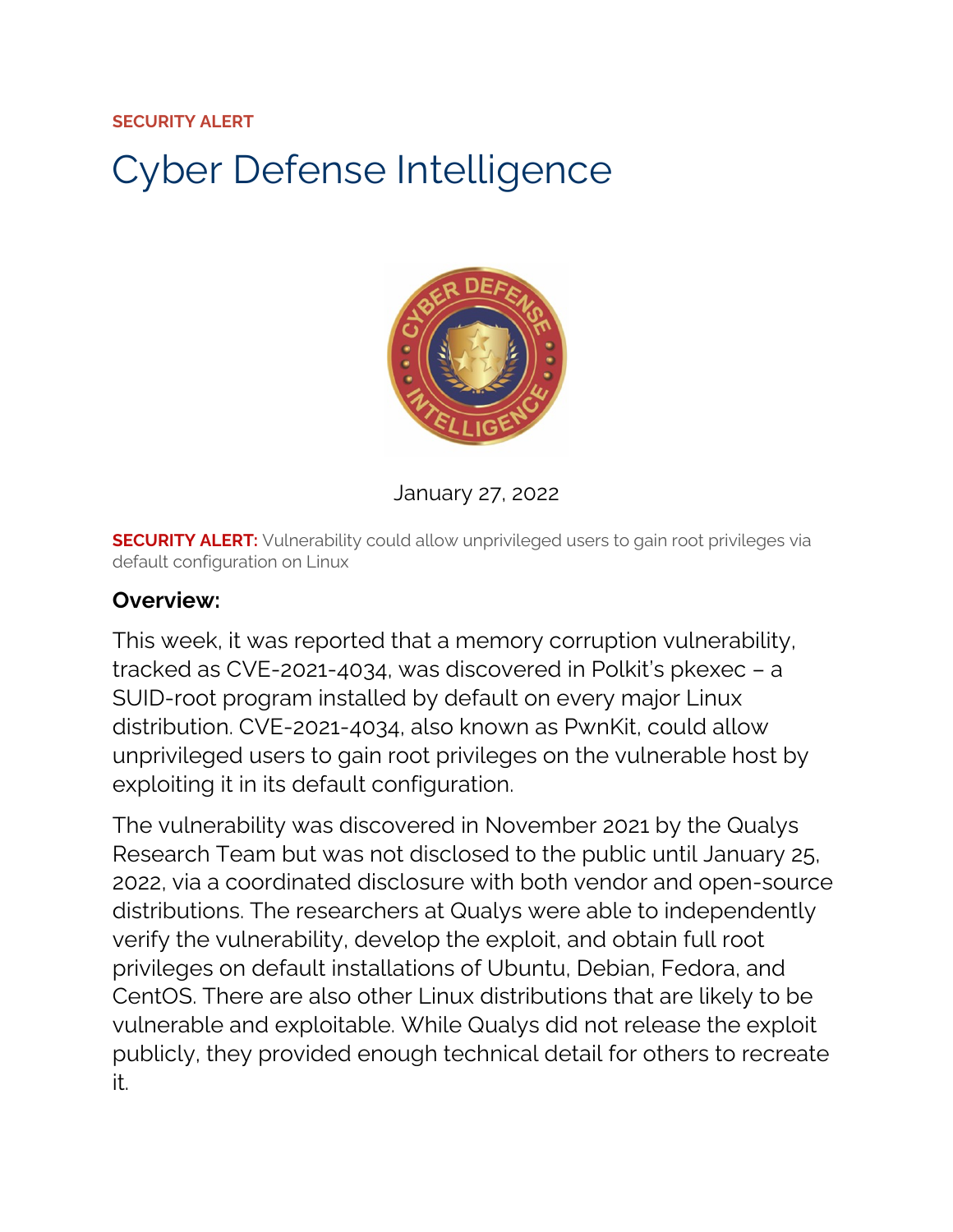According to Bharat Jogi, Qualys' Director of Vulnerability and Threat Research, Polkit controls system-wide privileges in Unix-like operating systems and provides an organized way for non-privileged processes to communicate with privileged processes. One can also use Polkit to execute commands with elevated privileges using the command pkexec followed by the command intended to be executed (with root permission). This means that pkexec allows an authorized user to execute commands as another user. If a username isn't specified, the command to be executed will be run as the administrative super user (root).

Hiding in plain sight for 12 years, PwnKit affects all versions of pkexec dating back to the first version from May 2009 (commit c8c3d83, "Add a pkexec(1) command"). Pillar Technology Partners recommends that users apply patches for PwnKit as they become available. Qualys will release the detections (QIDs) on their website as they become available, starting with vulnsigs version VULNSIGS-2.5.87-2 and in Linux Cloud Agent manifest version lx\_manifest-2.5.387.2.1. Since pkexec is installed by default on most Linux systems and the vulnerability is exploitable in pkexec's default configuration, Linux systems should be assumed to be vulnerable until patched or mitigated.

### **Pillar Technology Partners' Recommendations:**

Please apply the appropriate patches as soon as they become available.

If no patches are available for your operating system, you can remove the SUID-bit from pkexec as a temporary mitigation; for example: # chmod 0755 /usr/bin/pkexec

Users that want to look for signs of PwnKit exploitation can do it by checking the logs for either "The value for the SHELL variable was not found the /etc/shells file" or "The value for environment variable […] contains suspicious content." entries. Refer to the SIGMA rule below.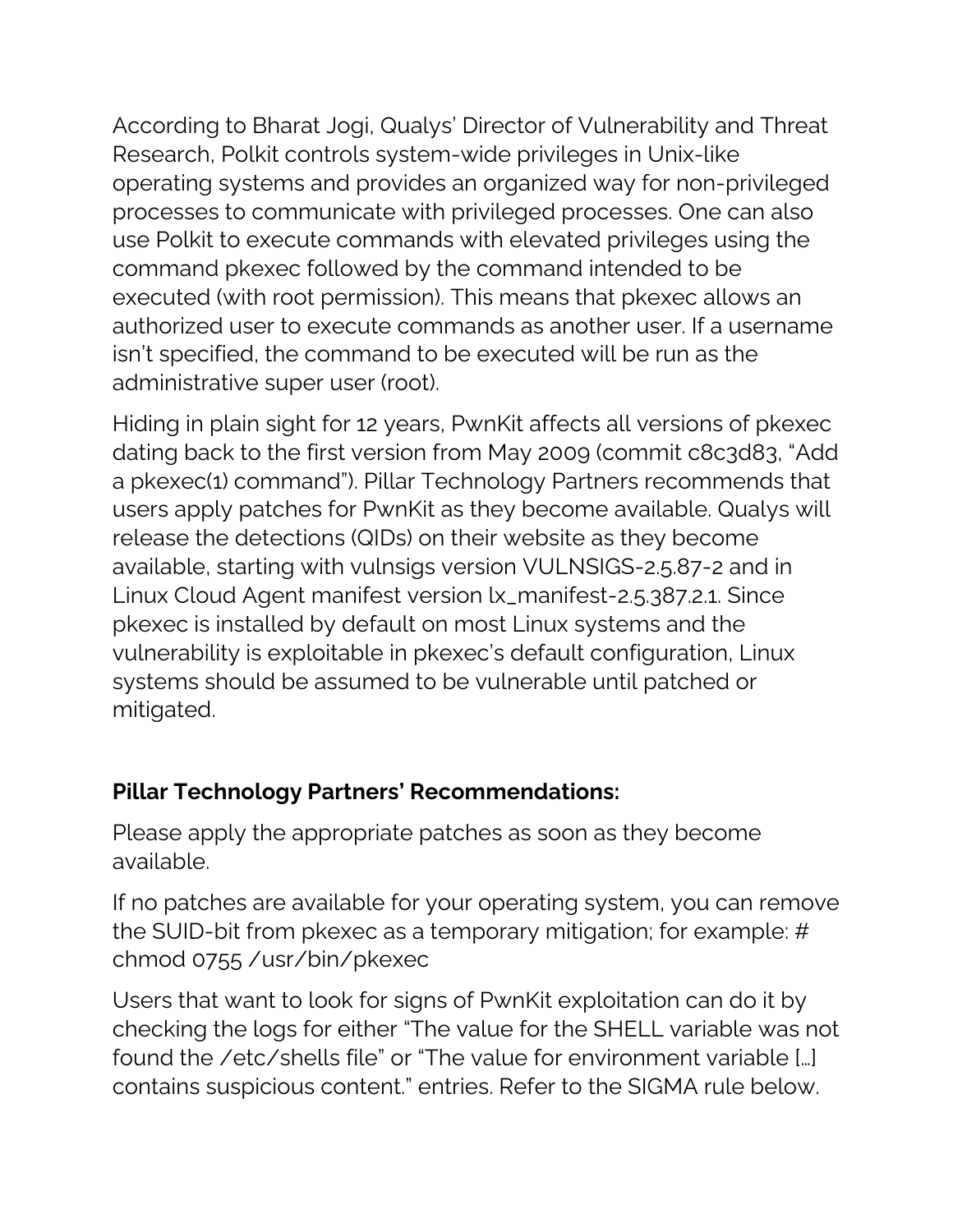Ubuntu has released temporary mitigations and updates for PolKit to address the vulnerability in versions: 14.04 and 16.04 ESM (extended security maintenance). As well as versions 18.04, 20.04, and 21.04. Users need to run a standard system update and then reboot the computer for the changes to take effect.

Red Hat has also released temporary mitigations updates for Polkit on Workstation and on Enterprise products for supported architectures and extended life cycle support, TUS and AUS.

## **Indicators of Compromise (IoCs):**

MD5sum

361f79031dd61b56a6d352d5640ec08a pwnkit.c

4cd09130cbe69df24e7ab80f6d2b48a7 pwnkit

sha256sum

19766c7da5202548e92b7bee2f48c6bbb4a4dd44bb214ed1eb36656a2 7b008a0 pwnkit.c

c2ac768a8a1ffd5d99dd539c7aed8b626b804e5986797ec4ef3d88b4c 6de1811 pwnkit

sha1sum

ced0ff14fd053db32d5126905b9f73ea6ea47183 pwnkit.c

ddf4b822c5a4004aa3ae9244a55ae490330e9fcf pwnkit

# **How Pillar Technology Partners is Protecting our Clients:**

Pillar Technology Partners offers VMaaS to provide a deeper understanding and control over organizational information security risks. If your enterprise is facing challenges with the scope, resources, or skills required to implement a vulnerability management program with your team, outsourced solutions can help you bridge the gap.